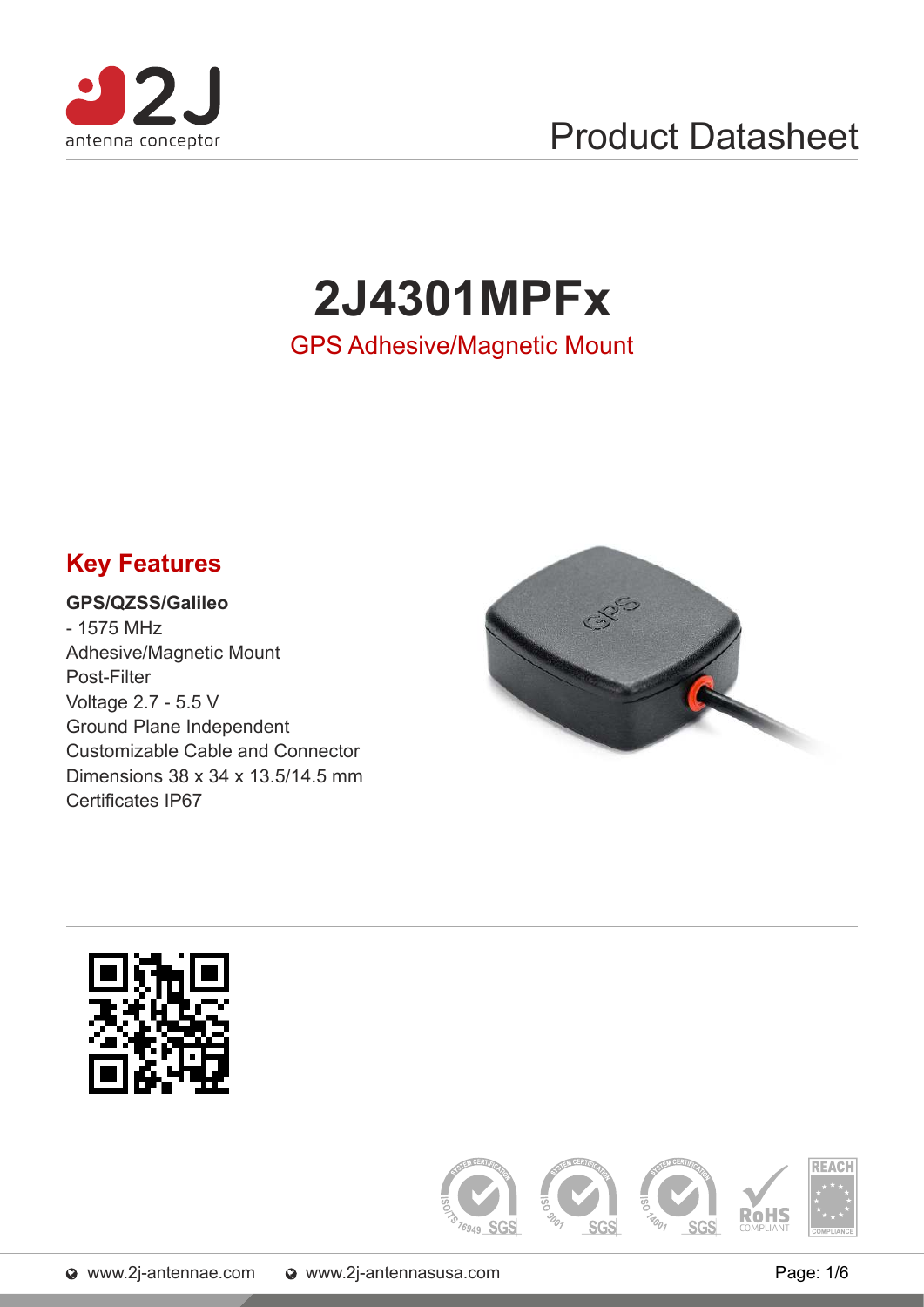

#### 1. Antenna and electrical specifications

| <b>Passive Parameters</b> | <b>GPS Antenna</b>      |
|---------------------------|-------------------------|
| <b>Standards</b>          | GPS/QZSS/Galileo        |
| <b>Bands (MHz)</b>        | 1575                    |
| <b>Frequency (MHz)</b>    | 1575.42                 |
| Patch Size (mm)           | $25 \times 25 \times 4$ |
| <b>Return Loss (dB)</b>   | ~25dB                   |
| <b>VSWR</b>               | ~1.1:1dB                |
| <b>Efficiency (%)</b>     | ~100                    |
| Peak Gain (dBiC)          | ~23.9                   |
| <b>Average Gain (dB)</b>  | ~1.6                    |
| <b>Impendance (Ohm)</b>   | 50                      |
| <b>Radiation Pattern</b>  | Hemispherical           |
| <b>Axial Ratio (dB)</b>   | 3 Max                   |
| <b>Polarization</b>       | <b>RHCP</b>             |

| <b>Active Parameters</b>      | <b>GPS Antenna</b>                             |
|-------------------------------|------------------------------------------------|
| <b>Standards</b>              | GPS/QZSS/Galileo                               |
| <b>Bands (MHz)</b>            | 1575                                           |
| <b>Frequency (MHz)</b>        | 1575.42                                        |
| Impendance (Ohm)              | 50                                             |
| <b>VSWR</b>                   | <1.2:1                                         |
| <b>Radiation Pattern</b>      | Hemispherical                                  |
| <b>Polarization</b>           | <b>RHCP</b>                                    |
| <b>Saw Filter</b>             | Post-Filter                                    |
| <b>Active Gain (dB)</b>       | 23 @ 3V, 24 @ 5V                               |
| <b>Noise Figure (dB)</b>      | 1.15                                           |
| <b>Voltage (V)</b>            | $2.7 - 5.5$                                    |
| Current (mA)                  | $15 - 25$                                      |
| <b>Power Consumption (mW)</b> | 138 Max                                        |
| <b>Connector Type</b>         | SMA-Male Standard (Other Connectors Available) |
| Cable Length (m)              | 300cm Standard (Any Cable Length Available)    |
| <b>Cable Type</b>             | RG174 Standard (Other Cables Available)        |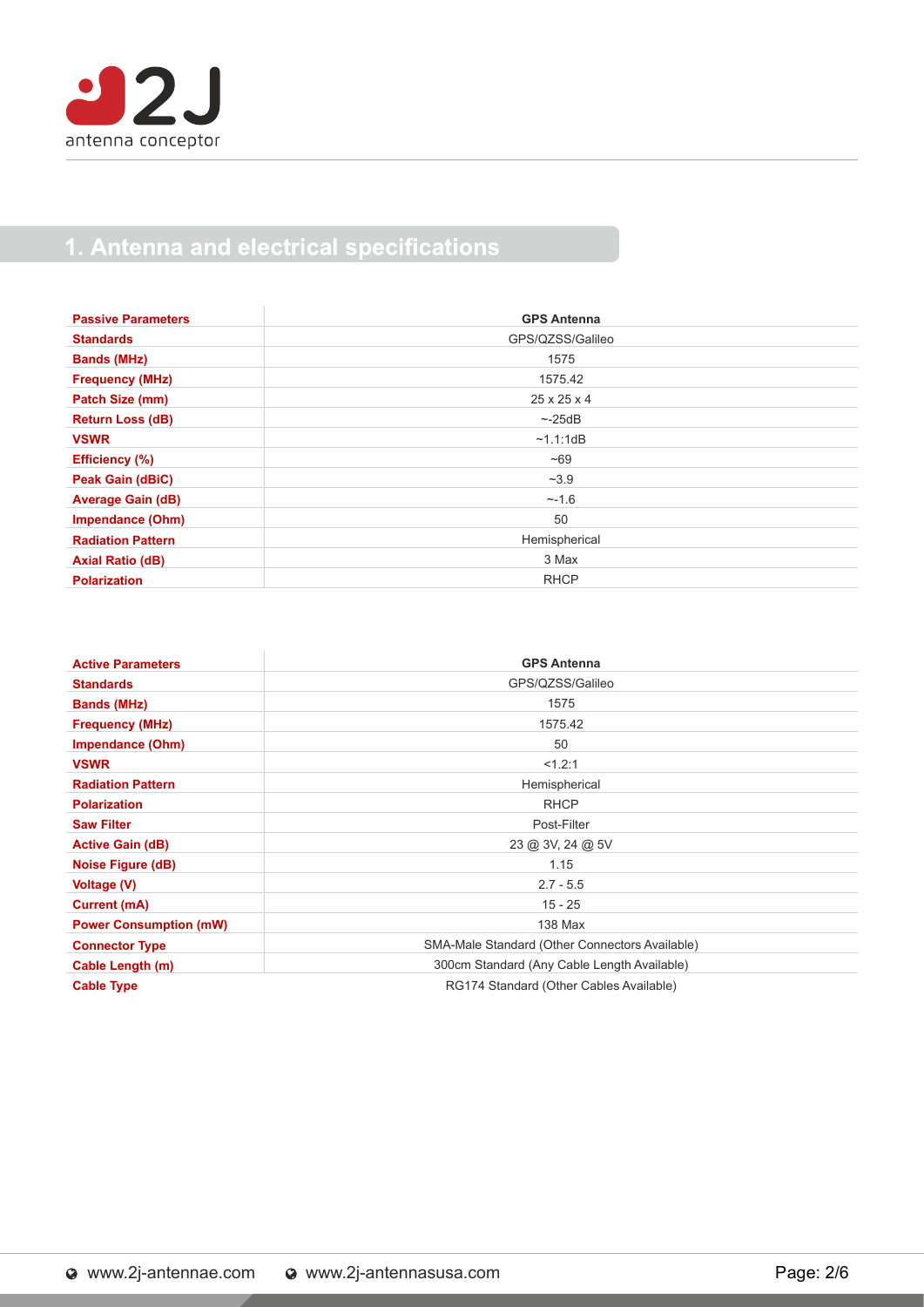

#### **2. Mechanical and environmental specifications**

| <b>Specifications</b>            | 2J4301MPFx              |  |
|----------------------------------|-------------------------|--|
| <b>Mounting Type</b>             | Adhesive/Magnetic Mount |  |
| <b>Dimensions (mm)</b>           | 38 x 34 x 13.5/14.5     |  |
| <b>Randome Type</b>              | <b>ABS</b>              |  |
| <b>Randome Color</b>             | <b>Black</b>            |  |
| <b>Antenna Base</b>              | <b>ABS</b>              |  |
| <b>Operating Temperature (C)</b> | $-40$ to $+85$          |  |
| <b>Storage Temperature (C)</b>   | $-40$ to $+85$          |  |
| <b>Certificates</b>              | IP67                    |  |
| <b>Substance Compliance</b>      | <b>RoHS</b>             |  |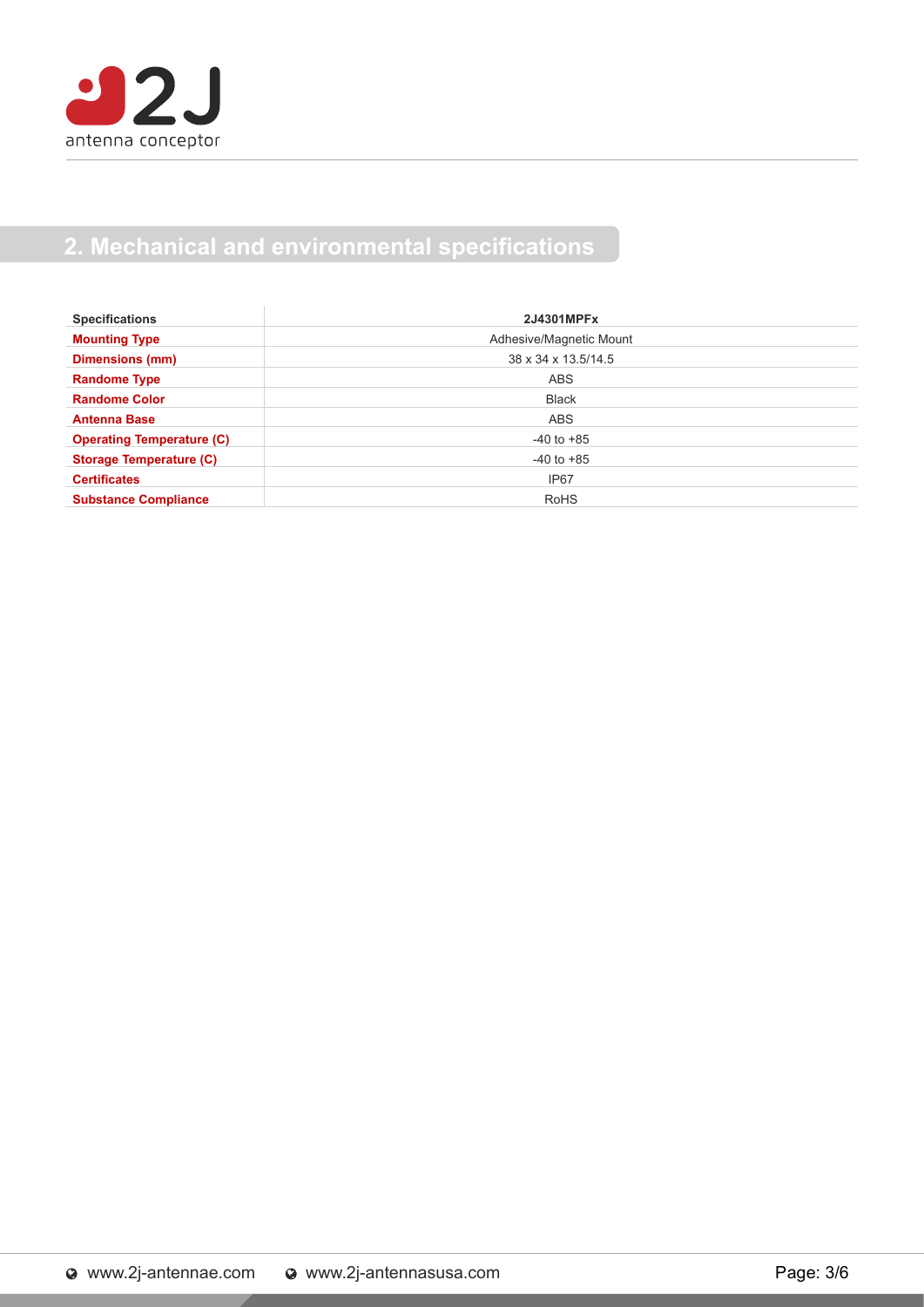



1575 MHz Radiation pattern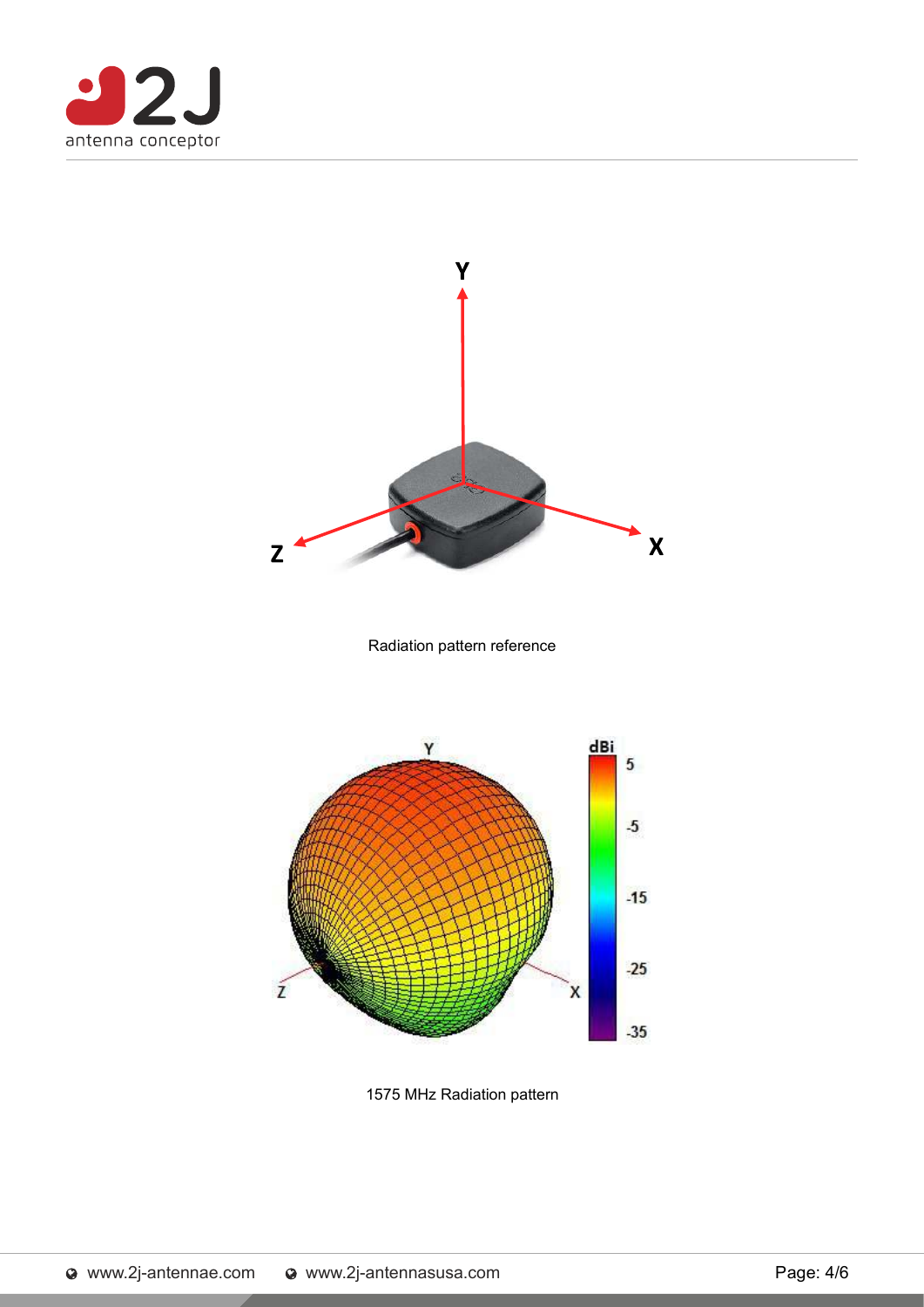

#### 4. Antenna drawings